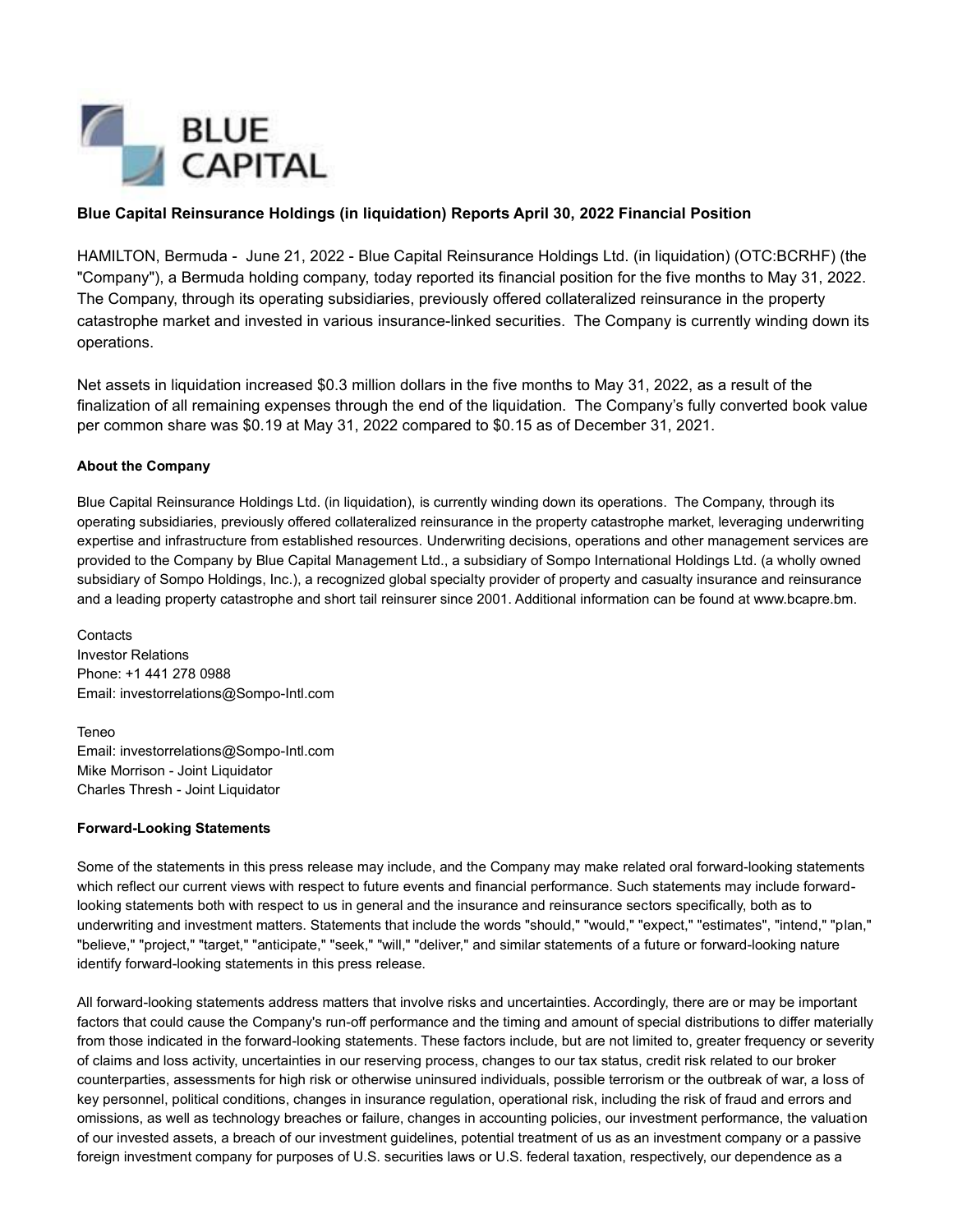holding company upon dividends or distributions from our operating subsidiaries, the unavailability of capital in the future, developments in the world's financial and capital markets, government intervention in the insurance and reinsurance industry, illiquidity in the credit markets, changes in general economic conditions and other factors.

The foregoing review of important factors should not be construed as exhaustive and should be read in conjunction with the other cautionary statements that are included herein and elsewhere, including the risk factors included in the Company's most recent annual financial statements posted on the Company's website. Any forward-looking statements made in this material are qualified by these cautionary statements, and there can be no assurance that the actual results or developments anticipated by the Company will be realized or, even if substantially realized, that they will have the expected consequences to, or effects on, the Company or its business or operations. Except as required by law, the Company undertakes no obligation to update publicly or revise any forward-looking statement, whether as a result of new information, future developments or otherwise.

The contents of any website referenced in this press release are not incorporated by reference herein.